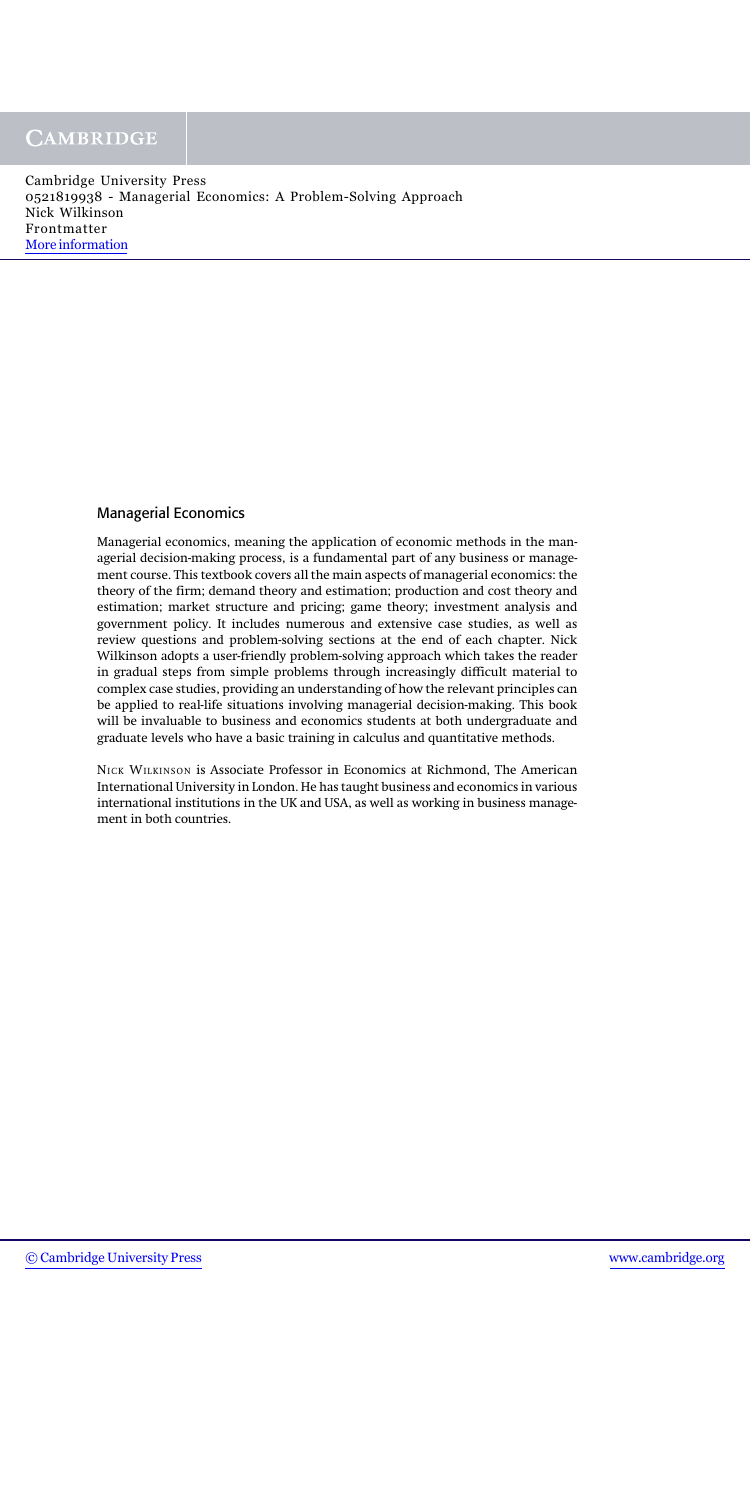# Managerial Economics A Problem-Solving Approach

Nick Wilkinson

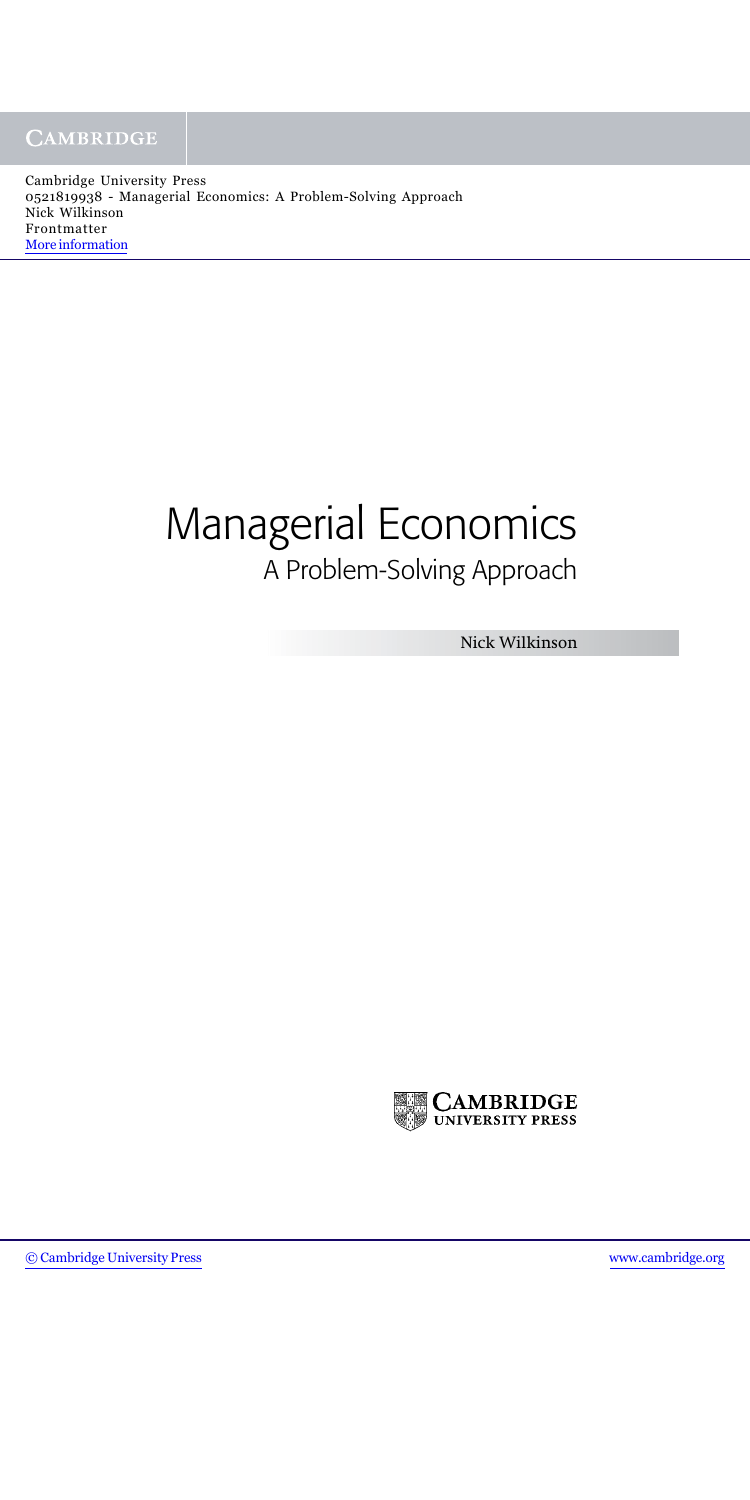CAMBRIDGE UNIVERSITY PRESS Cambridge, New York, Melbourne, Madrid, Cape Town, Singapore, São Paulo

CAMBRIDGE UNIVERSITY PRESS The Edinburgh Building, Cambridge CB2 2RU, UK

Published in the United States of America by Cambridge University Press, New York

http://www.cambridge.org Information on this title: www.cambridge.org/9780521526258

 $\oslash$  Nick Wilkinson 2005

This book is in copyright. Subject to statutory exception and to the provisions of relevant collective licensing agreements, no reproduction of any part may take place without the written permission of Cambridge University Press.

First published 2005

Printed in the United Kingdom at the University Press, Cambridge

A catalogue record for this book is available from the British Library

Library of Congress Cataloguing in Publication data

Wilkinson, Nick, 1953– Managerial economics: a problem-solving approach / Nick Wilkinson. p. cm. Includes bibliographical references and index. ISBN 0 521 81993 8 (hb) – ISBN 0 521 52625 6 (pb) 1. Managerial economics. 2. Problem-solving. 3. Managerial economics – Decision-making. I. Title

HD30.22. W535 2005 330'.024'468 - dc22 2004057029

ISBN-13 978-0-521-81993-0 hardback ISBN-10 0-521-81993-8 hardback ISBN-13 978-0-521-52625-8 paperback ISBN-10 0-521-52625-6 paperback

Cambridge University Press has no responsibility for the persistence or accuracy of URLs for external or third-party internet websites referred to in this book, and does not guarantee that any content on such websites is, or will remain, accurate or appropriate.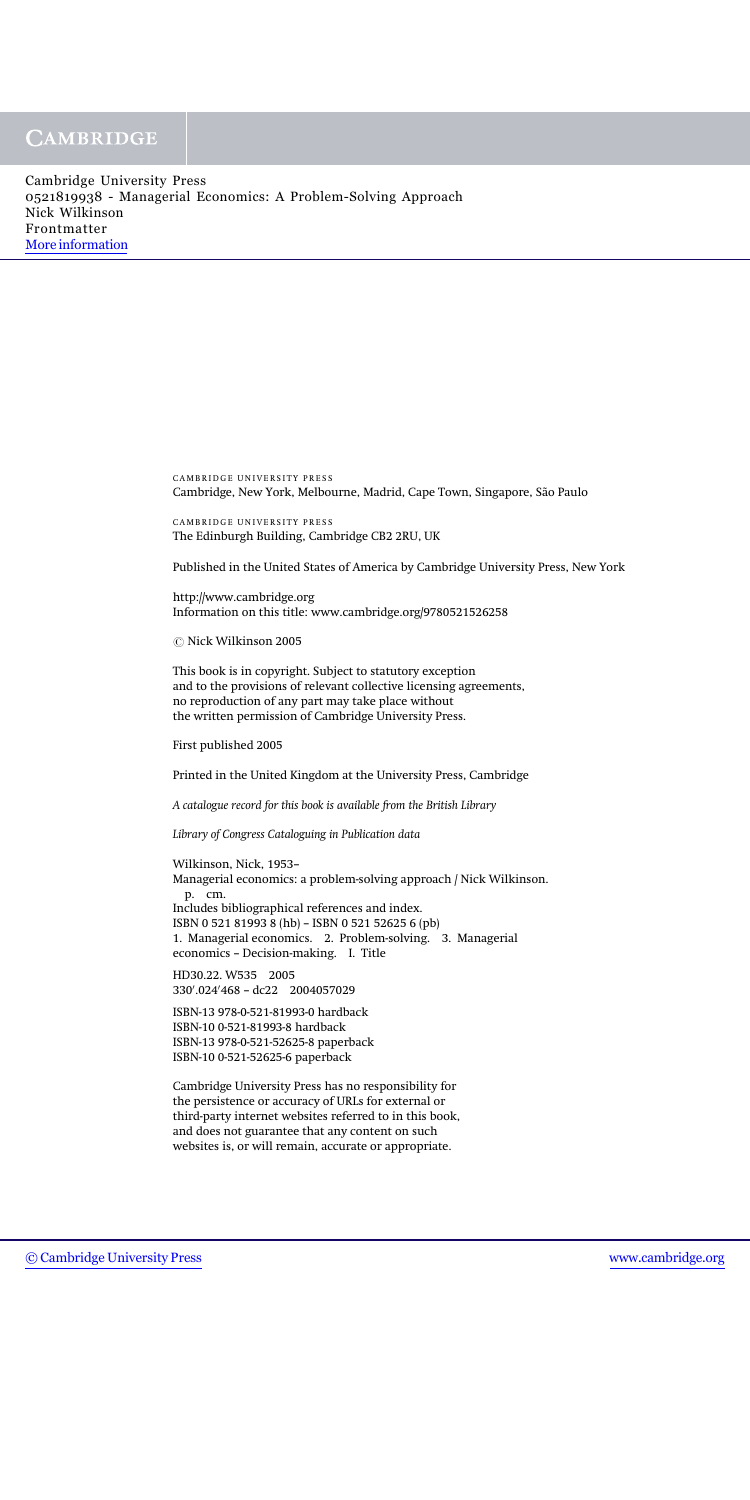# **Contents**

Preface page vii Acknowledgements x Detailed contents xi

### PART I INTRODUCTION 1

- Chapter 1 Nature, scope and methods of managerial economics 3
- Chapter 2 The theory of the firm 20

#### PART II DEMAND ANALYSIS 71

- Chapter 3 Demand theory 73
- Chapter 4 Demand estimation 122

#### PART III PRODUCTION AND COST ANALYSIS 173

- Chapter 5 Production theory 175
- Chapter 6 Cost theory 212
- Chapter 7 Cost estimation 254

#### PART IV STRATEGY ANALYSIS 285

Chapter 8 Market structure and pricing 287

- Chapter 9 Game theory 331
- Chapter 10 Pricing strategy 382
- Chapter 11 Investment analysis 430
- Chapter 12 Government and managerial policy 469

Index 522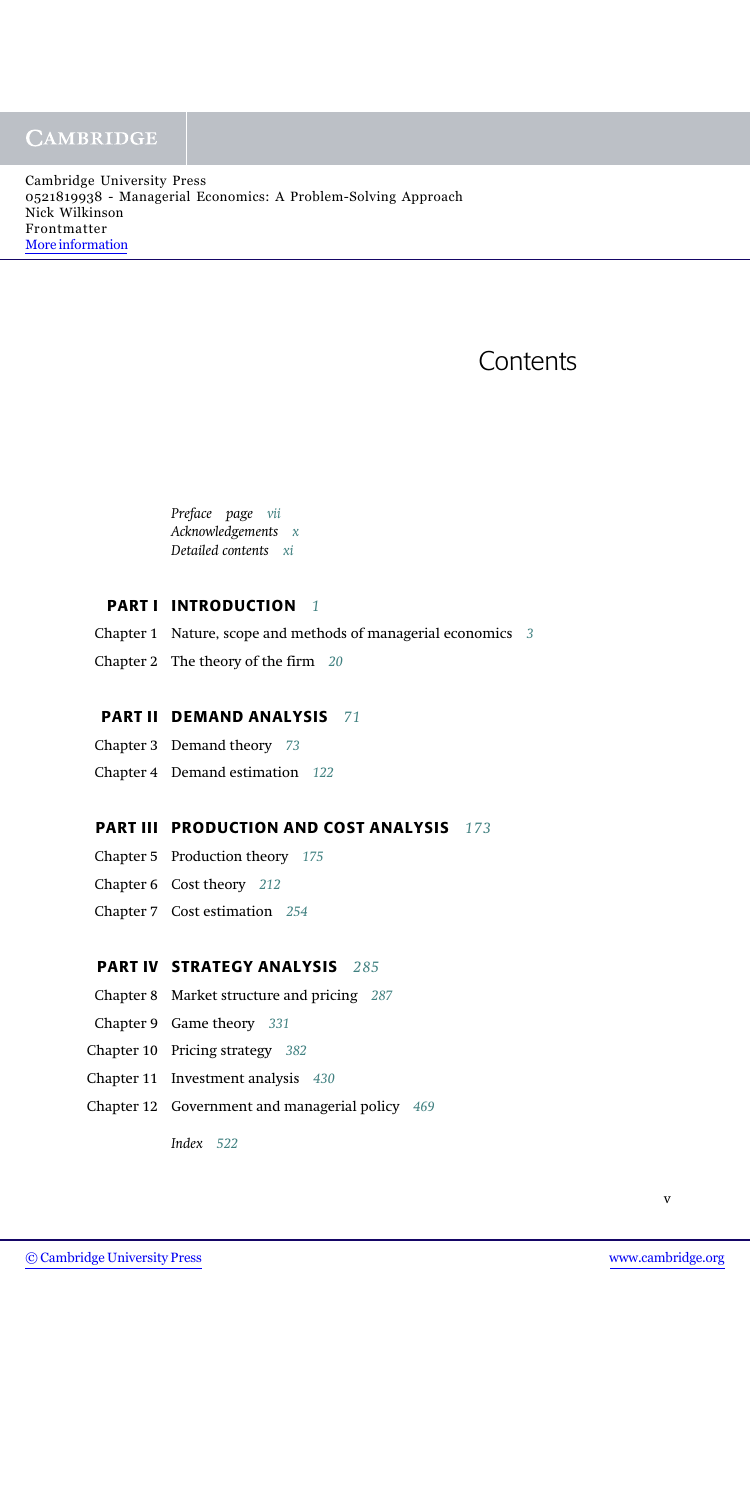# Preface

Managerial economics, meaning the application of economic methods to the managerial decision-making process, is a fundamental part of any business or management course. It has been receiving more attention in business as managers become more aware of its potential as an aid to decision-making, and this potential is increasing all the time. This is happening for several reasons:

- 1 It is becoming more important for managers to make good decisions and to justify them, as their accountability either to senior management or to shareholders increases.
- 2 As the number and size of multinationals increases, the costs and benefits at stake in the decision-making process are also increasing.
- 3 In the age of plentiful data it is more imperative to use quantitative and rationally based methods, rather than 'intuition'.
- 4 The pace of technological development is increasing with the impact of the 'new economy'. Although the exact nature of this impact is controversial, there is no doubt that there is an increased need for economic analysis because of the greater uncertainty and the need to evaluate it.
- 5 Improved technology has also made it possible to develop more sophisticated methods of data analysis involving statistical techniques. Modern computers are adept at 'number-crunching', and this is a considerable aid to decision-making that was not available to most firms until recent years.

As managerial economics has increased in importance, so books on the subject have proliferated. Many of the more recent ones claim like this one to take a problem-solving approach. I have found from my own teaching experience that, in spite of this, students of the subject tend to have two main problems:

- 1 They claim to understand the theory, but fail to see how to put principles into practice when faced with the kind of problems they find in the textbooks, even though these are considerably simplified compared with reallife situations.
- 2 They fail to see the relevance of the techniques presented in the books in terms of application to real-life situations.

The two problems are clearly related. Textbook problems are simplified, in terms of the amount of data and decision variables, to make them easier for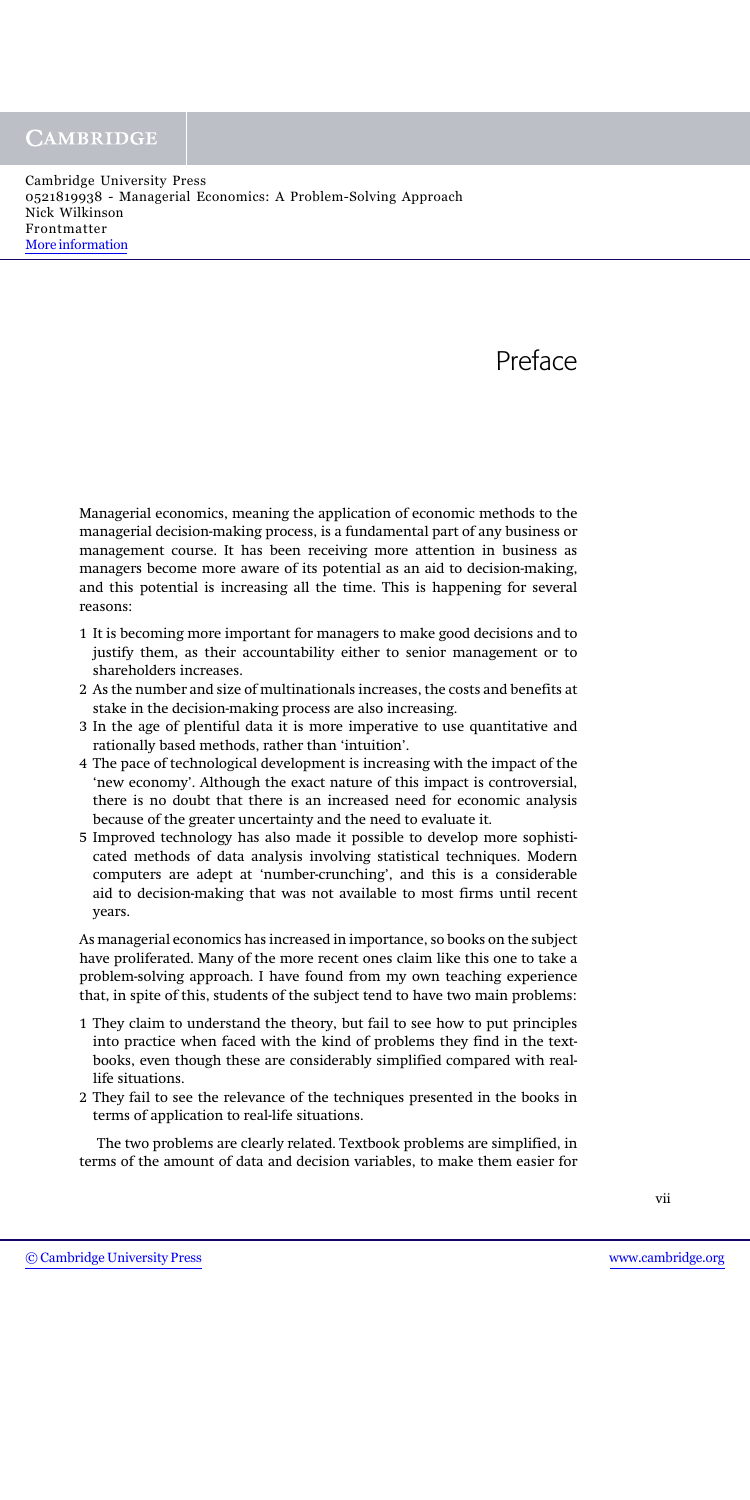#### viii PREFACE

students to analyse. However, the result of this is that the textbook problems tend to fall between two stools: they are still too difficult in some cases for students to tackle without considerable help (the first problem), yet they are too simplified and abstract for students to see how textbook methods can be applied to real-life situations (the second problem).

This book attempts to overcome the considerable obstacles above. It adopts a user-friendly problem-solving approach, which takes the reader in gradual steps from easy, very simplified problems through increasingly difficult material to complex case studies.

#### Pedagogical features

- 1 The objectives of each chapter are clearly stated at the start of the chapter.
- 2 Case studies are plentiful and have been carefully selected. These are designed to be global in their application and relevance, and of recent origin. They are sometimes longer than the typical case study in textbooks in order to achieve a fuller flavour of real life, and they concentrate on the managerial decision-making aspect. The cases are also integrated with the material in the text, not just in terms of relevance, but also in terms of asking specific questions, often of a quantitative nature.
- 3 Examples are given throughout the text of firms or situations, to illustrate principles and their real-life application; an effort is made to use examples to which students can easily relate from their own experience.
- 4 There is an emphasis on the interdisciplinary aspects of managerial economics; problems are addressed in all the main functional areas of marketing, finance, production and human resources.
- 5 Quantitative techniques are introduced only where they are relevant to the material discussed, and are then applied in that context. This is contrary to the common treatment, where many techniques are explained in the early part of textbooks, before the relevant economic theory. Teaching experience suggests that students comprehend the techniques more easily if they can immediately see their application. It is assumed in the text that students already have a basic knowledge of calculus and statistics.
- 6 Key terms and concepts are written in bold; the definitions and interpretations of these terms and concepts are written in bold italics.
- 7 Many chapters include a section titled 'A problem-solving approach' at the end of the chapter, in order to bridge the gap described above as the first student problem. These sections include several solved problems, with the rationale for the methodology explained as well as the calculations.
- 8 Summaries are provided at the end of each chapter of the key points.
- 9 Review questions are included at the end of each chapter for students to test their understanding of the material.
- 10 Problems of a quantitative nature are also included at the end of chapters. These can be used by both students and instructors, as test questions or assignments.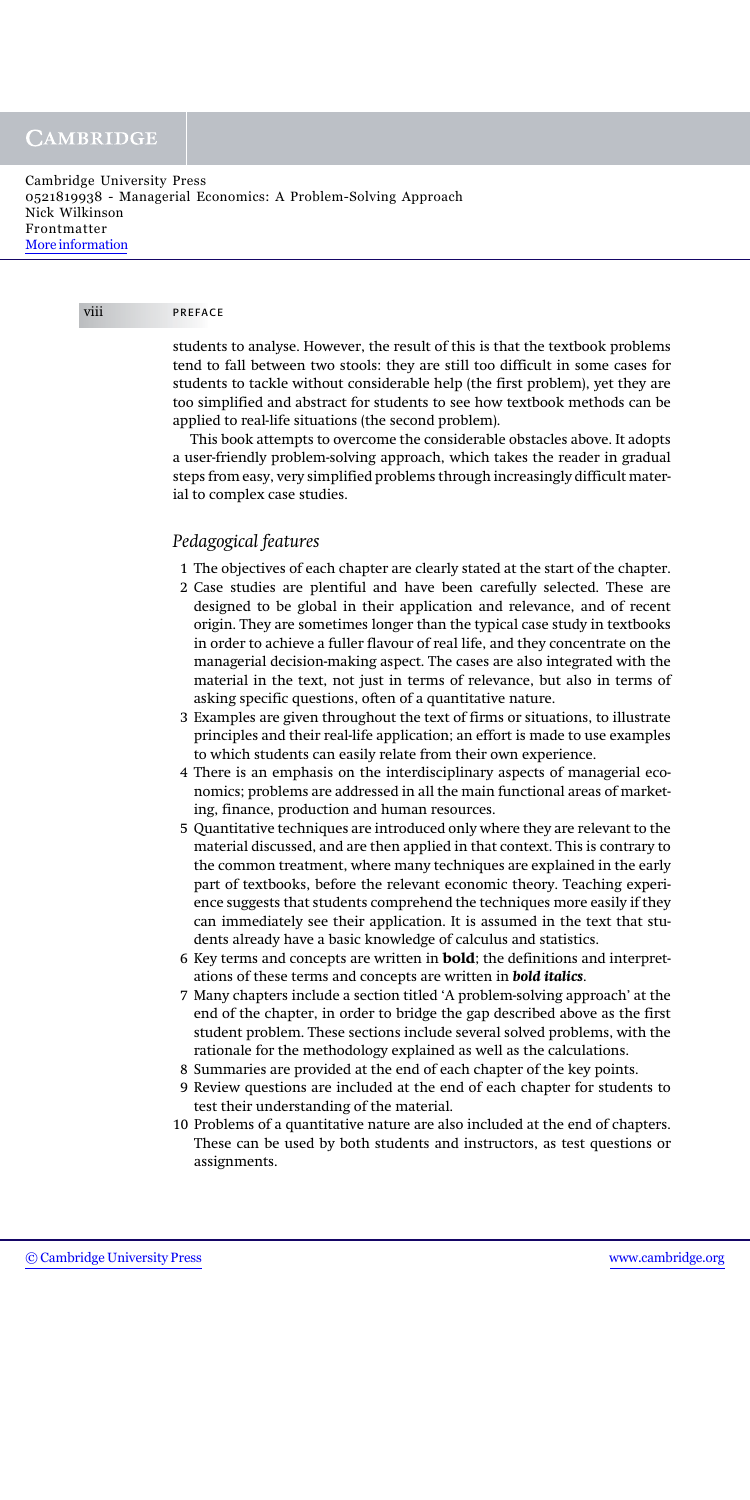Preface ix

- 11 Starred material is included which indicates a greater degree of difficulty; this is more suitable for MBA students, and can be omitted without causing problems with understanding the remaining material. Sometimes the starred material relates to whole sections, sometimes to subsections, and sometimes just to particular headings.
- 12 Throughout the book there is an effort to tie economic theory and practice together. Students should be able to see how empirical studies are conducted and the role of these in testing theories; the relevance of this process to managerial decision-making is emphasized.

#### Structure and content

The text is structured into parts, chapters, sections, subsections, headings and subheadings. The first four are self-explanatory; headings are titled alphabetically, while subheadings are titled numerically. An attempt is made to ensure both consistency of treatment and clarity of exposition, so that students can easily see how the various materials are related.

Part I of the text is an overview of the subject matter, and is particularly concerned with the methodology employed and the objectives of firms and managers. Part II is concerned with examining demand analysis. This involves a discussion of consumer theory, the theoretical principles of demand and the empirical aspects of demand estimation. Considerable attention is given to examining statistical techniques of estimation, much more than in the typical text. This is because of the increasing importance of the use of these techniques and the ubiquity of software packages for data analysis. Part III examines production theory and costs; the treatment is similar to the previous part, in that the principles of production and costs are discussed, and then the empirical and statistical aspects of estimation are explained. Part  $\mathbb N$  examines strategy analysis; this covers market structure, pricing, game theory, investment analysis and the impact of government policy on managerial decision-making. The coverage here is broader than a typical text, and there is particular emphasis on the consideration of non-price decisions and interdependent decision-making.

In each chapter there are three or four case studies, with questions attached. These are inserted into the text as close as possible to their points of relevance. Many chapters also include solved problems; sometimes these are embodied in the text as examples to illustrate the concepts involved, and in other cases they are included at the end of the chapter, according to whatever seems more appropriate. There are also review questions and in many cases additional problems at the end of the chapters, following the chapter summaries. The currency units involved in these problems vary, being mainly in pounds sterling and US dollars; this is in keeping with the international nature of the material in both the text and the case studies.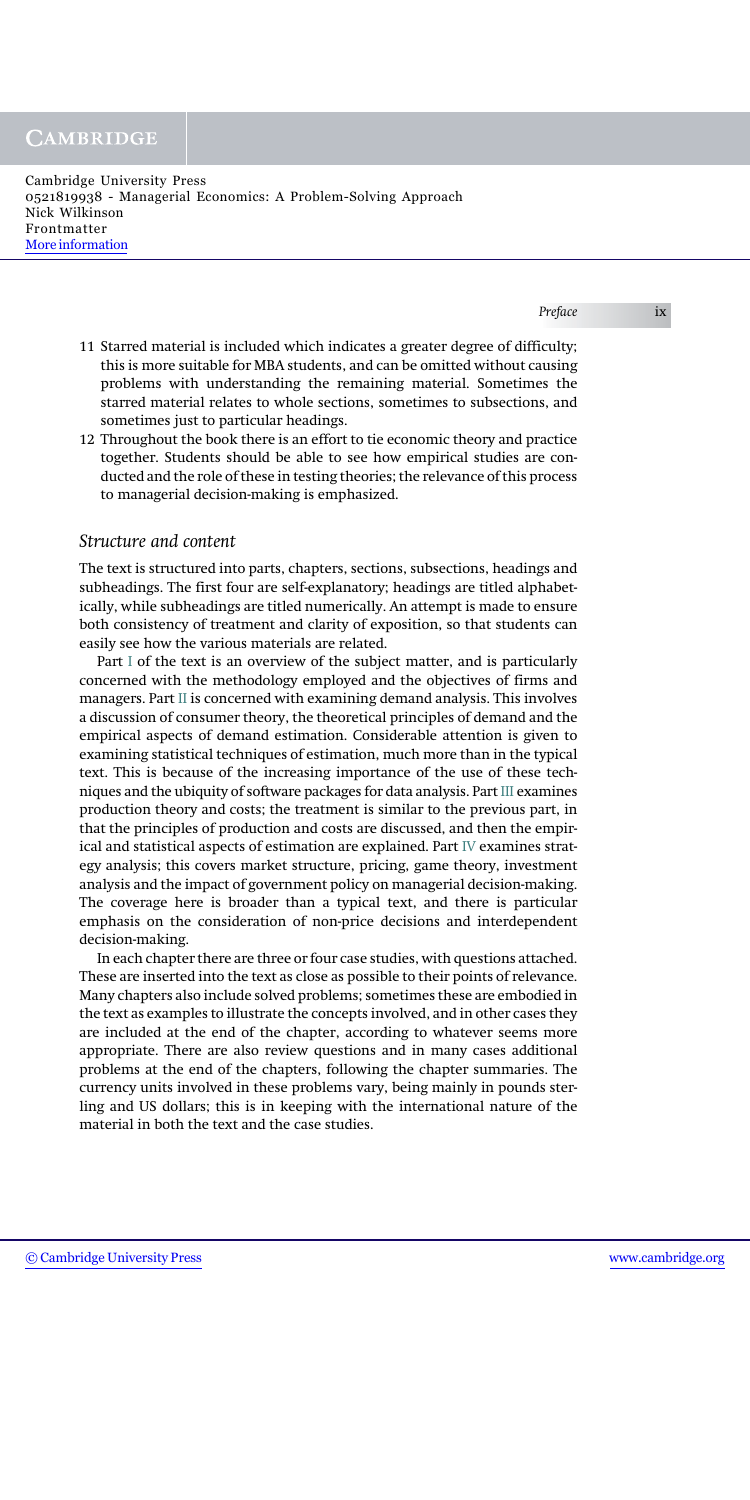# Acknowledgements

This text grew out of lecture material that I have developed while teaching courses at both undergraduate and graduate level, mainly but not entirely in managerial economics, over more than twenty years. During that time I have had many excellent students in my classes, who have enabled me to understand more clearly the requirements for a text of this type. Their comments and questions have contributed significantly to the style and form of the book. Other students have also contributed, in that their questions and problems have over the years led to certain methods of presentation and exposition which have, I hope, improved both the clarity and relevance of the material.

I am grateful to the anonymous referees for various pieces of constructive advice regarding structure and content. In particular I would like to thank John Mark of King's College London for his advice and encouragement. Finally, I would like to thank Yasmin, my wife, for her unending patience and support.

The majority of the material in the text has been class-tested, but I am sure that there is still scope for improvement in terms of both content and clarity of exposition. Constructive suggestions in these areas are certainly welcome.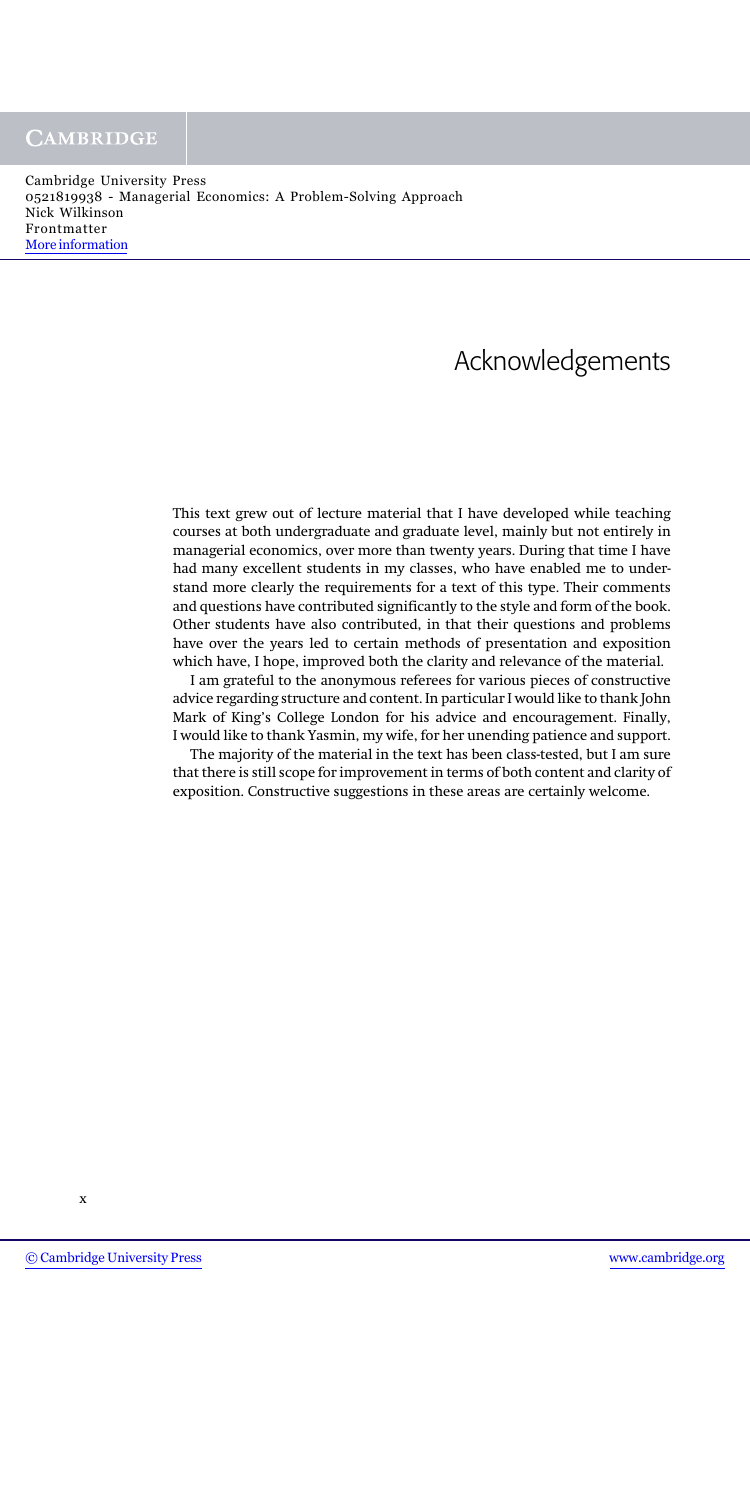# Detailed contents

#### PART I INTRODUCTION page 1

| Chapter 1 Nature, scope and methods of managerial economics $\frac{3}{5}$ |
|---------------------------------------------------------------------------|
| 1.1 Introduction 4                                                        |
| Case study 1.1: Global warming 4                                          |
| 1.2 Definition and relationships with other disciplines<br>7              |
| Definition 7                                                              |
| Relationship with economic theory 8                                       |
| Relationship with decision sciences 10                                    |
| Relationship with business functions 10                                   |
| 1.3 Elements of managerial economics 11                                   |
| Subject areas and relationships 11                                        |
| Presentation of topics 11                                                 |
| 1.4 Methods 12                                                            |
| Scientific theories 12                                                    |
| Learning economics 14                                                     |
| Case study 1.2: Import quotas on Japanese cars 15                         |
| Tools of analysis: demand and supply 16                                   |
| Case study 1.3: Equal prize money in tennis 17                            |
| Summary 18                                                                |
| Review questions 19                                                       |
| Notes 19                                                                  |
| <b>Chapter 2</b> The theory of the firm 20                                |
| 2.1 Introduction 22                                                       |
| 2.2 The nature of the firm 23                                             |
| Economic organizations 23                                                 |
| Transaction cost theory 25                                                |
| Motivation theory 26                                                      |
| Property rights theory 29                                                 |
| 2.3 The basic profit-maximizing model<br>32                               |
| Assumptions 32                                                            |
|                                                                           |

- Limitations 35 Usefulness 35
- 2.4 The agency problem 36 Contracts and bounded rationality 37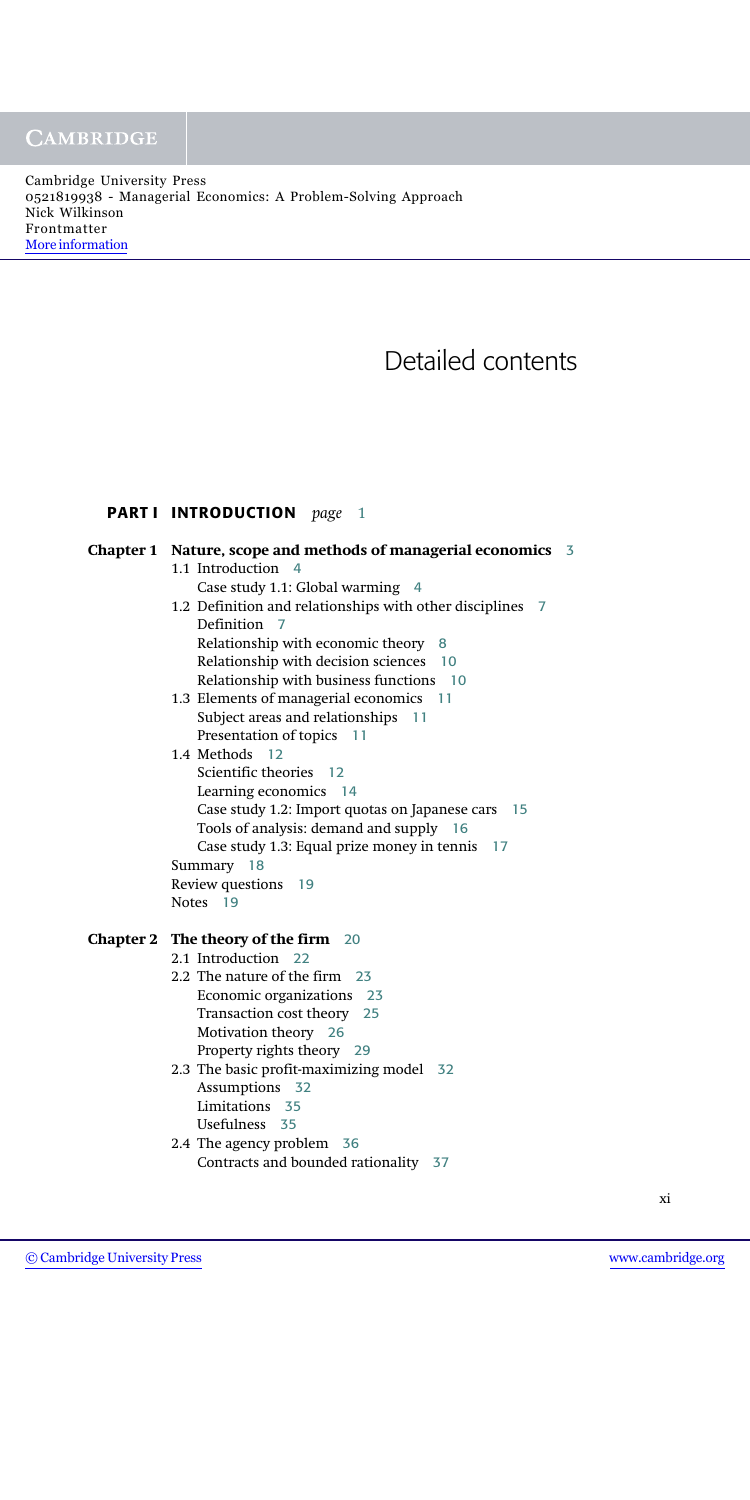Hidden information 38 Hidden action 39 Control measures 40 Limitations of the agency model 43 Case study 2.1: Corporate governance 44 2.5 Measurement of profit 48 Nature of measurement problems 48 Efficient markets hypothesis\* 50 Limitations of the EMH\* 51 Case study 2.2: Enron 53 2.6 Risk and uncertainty 57 Attitudes to risk 58 Risk and objectives 58 Risk and the agency problem 59 2.7 Multiproduct strategies 60 Product line profit maximization 60 Product mix profit maximization 61 Case study 2.3: PC World 62 2.8 Conclusion 62 The public sector and non-profit organizations 63 Satisficing 63 Surveys of business objectives 64 Ethics 64 Profit maximization revisited 65 Summary 66 Review questions 67 Notes 68 PART II DEMAND ANALYSIS 71 Chapter 3 Demand theory 73 3.1 Introduction 74 3.2 Definition and representation 74 Meaning of demand 74 Tables, graphs and equations 75 Interpretation of equations 78 3.3 Consumer theory 80 Assumptions 81 Analysis 83 Limitations 88 Alternative approaches\* 88 Conclusions 90 xii DETAILED CONTENTS

3.4 Factors determining demand 91 Controllable factors 92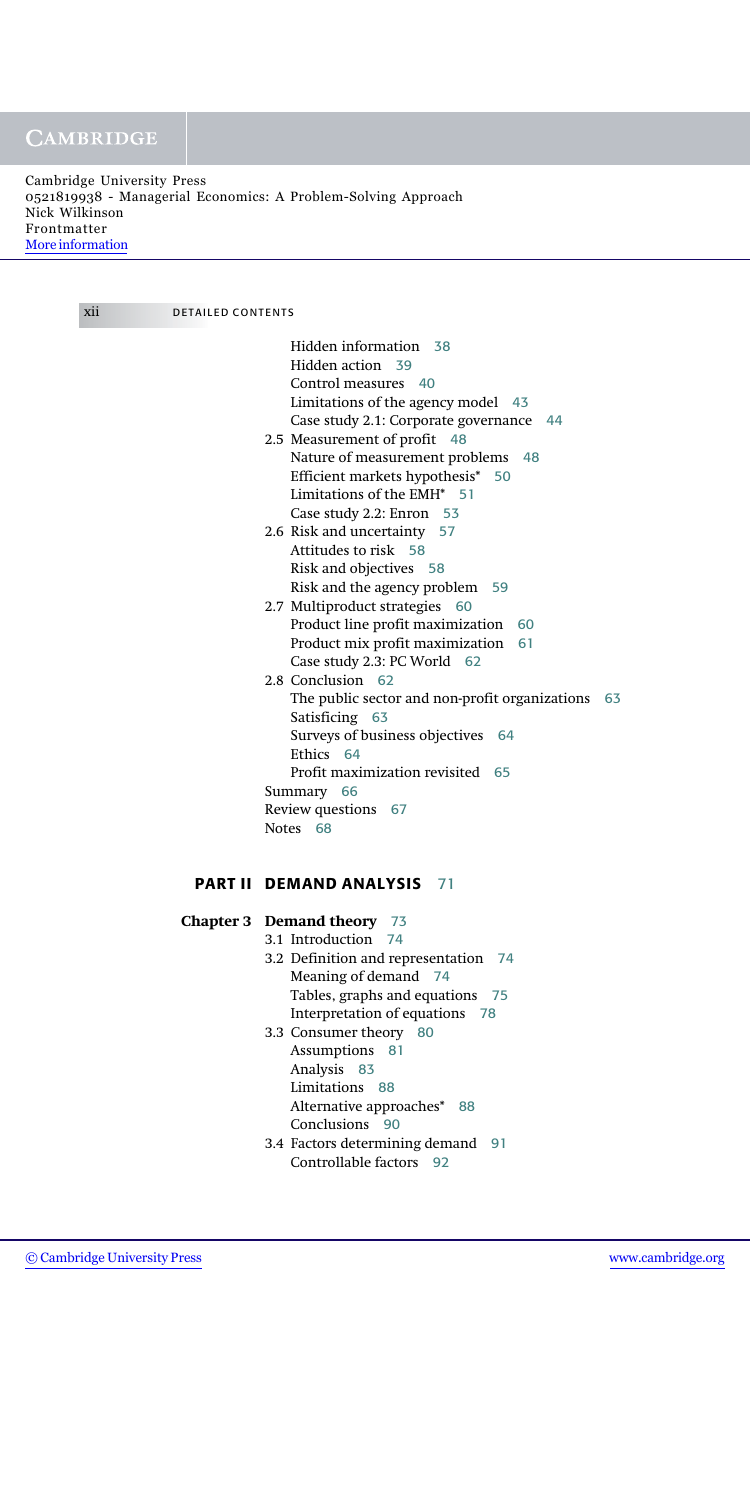## **CAMBRIDGE**

Cambridge University Press 0521819938 - Managerial Economics: A Problem-Solving Approach Nick Wilkinson Frontmatter [More information](http://www.cambridge.org/0521819938)

Detailed contents xiii

| Case study 3.4: Oil production<br>116<br>Summary 118<br>Review questions 118<br>Problems 119<br>Notes 120<br><b>Demand estimation</b> 122<br><b>Chapter 4</b><br>4.1 Introduction 124<br>4.2 Methods 125<br>Consumer surveys<br>- 125<br>Market experiments 126<br>Statistical methods<br>127<br>4.3 Model specification 127<br>Mathematical models 127<br>Statistical models 129<br>4.4 Data collection 129<br>Types of data 129<br>Sources of data 130<br>Presentation of data 131<br>4.5 Simple regression 133<br>The OLS method 133<br>Application of OLS 133<br>4.6 Goodness of fit 135<br>Correlation<br>135<br>The coefficient of determination<br>136<br>4.7 Power regression 137<br>Nature of the model<br>- 138<br>Application of the model<br>-138<br>4.8 Forecasting 139<br>Nature 139<br>Application<br>139<br>4.9 Multiple regression<br>140<br>Nature of the model<br>140 | Uncontrollable factors 93<br>Demand and quantity demanded<br>96<br>Case study 3.1: Marks & Spencer<br>97<br>3.5 Elasticity 98<br>Price elasticity 99<br>Promotional elasticity 105<br>Income elasticity 107<br>Cross-elasticity 108<br>3.6 A problem-solving approach<br>110<br>Examples of solved problems<br>110<br>Case study 3.2: The Oresund bridge<br>115 |
|------------------------------------------------------------------------------------------------------------------------------------------------------------------------------------------------------------------------------------------------------------------------------------------------------------------------------------------------------------------------------------------------------------------------------------------------------------------------------------------------------------------------------------------------------------------------------------------------------------------------------------------------------------------------------------------------------------------------------------------------------------------------------------------------------------------------------------------------------------------------------------------|-----------------------------------------------------------------------------------------------------------------------------------------------------------------------------------------------------------------------------------------------------------------------------------------------------------------------------------------------------------------|
|                                                                                                                                                                                                                                                                                                                                                                                                                                                                                                                                                                                                                                                                                                                                                                                                                                                                                          | Case study 3.3: The Texas state bird<br>116                                                                                                                                                                                                                                                                                                                     |
|                                                                                                                                                                                                                                                                                                                                                                                                                                                                                                                                                                                                                                                                                                                                                                                                                                                                                          |                                                                                                                                                                                                                                                                                                                                                                 |
|                                                                                                                                                                                                                                                                                                                                                                                                                                                                                                                                                                                                                                                                                                                                                                                                                                                                                          |                                                                                                                                                                                                                                                                                                                                                                 |
|                                                                                                                                                                                                                                                                                                                                                                                                                                                                                                                                                                                                                                                                                                                                                                                                                                                                                          |                                                                                                                                                                                                                                                                                                                                                                 |
|                                                                                                                                                                                                                                                                                                                                                                                                                                                                                                                                                                                                                                                                                                                                                                                                                                                                                          |                                                                                                                                                                                                                                                                                                                                                                 |
|                                                                                                                                                                                                                                                                                                                                                                                                                                                                                                                                                                                                                                                                                                                                                                                                                                                                                          |                                                                                                                                                                                                                                                                                                                                                                 |
|                                                                                                                                                                                                                                                                                                                                                                                                                                                                                                                                                                                                                                                                                                                                                                                                                                                                                          |                                                                                                                                                                                                                                                                                                                                                                 |
|                                                                                                                                                                                                                                                                                                                                                                                                                                                                                                                                                                                                                                                                                                                                                                                                                                                                                          |                                                                                                                                                                                                                                                                                                                                                                 |
|                                                                                                                                                                                                                                                                                                                                                                                                                                                                                                                                                                                                                                                                                                                                                                                                                                                                                          |                                                                                                                                                                                                                                                                                                                                                                 |
|                                                                                                                                                                                                                                                                                                                                                                                                                                                                                                                                                                                                                                                                                                                                                                                                                                                                                          |                                                                                                                                                                                                                                                                                                                                                                 |
|                                                                                                                                                                                                                                                                                                                                                                                                                                                                                                                                                                                                                                                                                                                                                                                                                                                                                          |                                                                                                                                                                                                                                                                                                                                                                 |
|                                                                                                                                                                                                                                                                                                                                                                                                                                                                                                                                                                                                                                                                                                                                                                                                                                                                                          |                                                                                                                                                                                                                                                                                                                                                                 |
|                                                                                                                                                                                                                                                                                                                                                                                                                                                                                                                                                                                                                                                                                                                                                                                                                                                                                          |                                                                                                                                                                                                                                                                                                                                                                 |
|                                                                                                                                                                                                                                                                                                                                                                                                                                                                                                                                                                                                                                                                                                                                                                                                                                                                                          |                                                                                                                                                                                                                                                                                                                                                                 |
|                                                                                                                                                                                                                                                                                                                                                                                                                                                                                                                                                                                                                                                                                                                                                                                                                                                                                          |                                                                                                                                                                                                                                                                                                                                                                 |
|                                                                                                                                                                                                                                                                                                                                                                                                                                                                                                                                                                                                                                                                                                                                                                                                                                                                                          |                                                                                                                                                                                                                                                                                                                                                                 |
|                                                                                                                                                                                                                                                                                                                                                                                                                                                                                                                                                                                                                                                                                                                                                                                                                                                                                          |                                                                                                                                                                                                                                                                                                                                                                 |
|                                                                                                                                                                                                                                                                                                                                                                                                                                                                                                                                                                                                                                                                                                                                                                                                                                                                                          |                                                                                                                                                                                                                                                                                                                                                                 |
|                                                                                                                                                                                                                                                                                                                                                                                                                                                                                                                                                                                                                                                                                                                                                                                                                                                                                          |                                                                                                                                                                                                                                                                                                                                                                 |
|                                                                                                                                                                                                                                                                                                                                                                                                                                                                                                                                                                                                                                                                                                                                                                                                                                                                                          |                                                                                                                                                                                                                                                                                                                                                                 |
|                                                                                                                                                                                                                                                                                                                                                                                                                                                                                                                                                                                                                                                                                                                                                                                                                                                                                          |                                                                                                                                                                                                                                                                                                                                                                 |
|                                                                                                                                                                                                                                                                                                                                                                                                                                                                                                                                                                                                                                                                                                                                                                                                                                                                                          |                                                                                                                                                                                                                                                                                                                                                                 |
|                                                                                                                                                                                                                                                                                                                                                                                                                                                                                                                                                                                                                                                                                                                                                                                                                                                                                          |                                                                                                                                                                                                                                                                                                                                                                 |
|                                                                                                                                                                                                                                                                                                                                                                                                                                                                                                                                                                                                                                                                                                                                                                                                                                                                                          |                                                                                                                                                                                                                                                                                                                                                                 |
|                                                                                                                                                                                                                                                                                                                                                                                                                                                                                                                                                                                                                                                                                                                                                                                                                                                                                          |                                                                                                                                                                                                                                                                                                                                                                 |
|                                                                                                                                                                                                                                                                                                                                                                                                                                                                                                                                                                                                                                                                                                                                                                                                                                                                                          |                                                                                                                                                                                                                                                                                                                                                                 |
|                                                                                                                                                                                                                                                                                                                                                                                                                                                                                                                                                                                                                                                                                                                                                                                                                                                                                          |                                                                                                                                                                                                                                                                                                                                                                 |
|                                                                                                                                                                                                                                                                                                                                                                                                                                                                                                                                                                                                                                                                                                                                                                                                                                                                                          |                                                                                                                                                                                                                                                                                                                                                                 |
|                                                                                                                                                                                                                                                                                                                                                                                                                                                                                                                                                                                                                                                                                                                                                                                                                                                                                          |                                                                                                                                                                                                                                                                                                                                                                 |
|                                                                                                                                                                                                                                                                                                                                                                                                                                                                                                                                                                                                                                                                                                                                                                                                                                                                                          |                                                                                                                                                                                                                                                                                                                                                                 |
|                                                                                                                                                                                                                                                                                                                                                                                                                                                                                                                                                                                                                                                                                                                                                                                                                                                                                          |                                                                                                                                                                                                                                                                                                                                                                 |
|                                                                                                                                                                                                                                                                                                                                                                                                                                                                                                                                                                                                                                                                                                                                                                                                                                                                                          |                                                                                                                                                                                                                                                                                                                                                                 |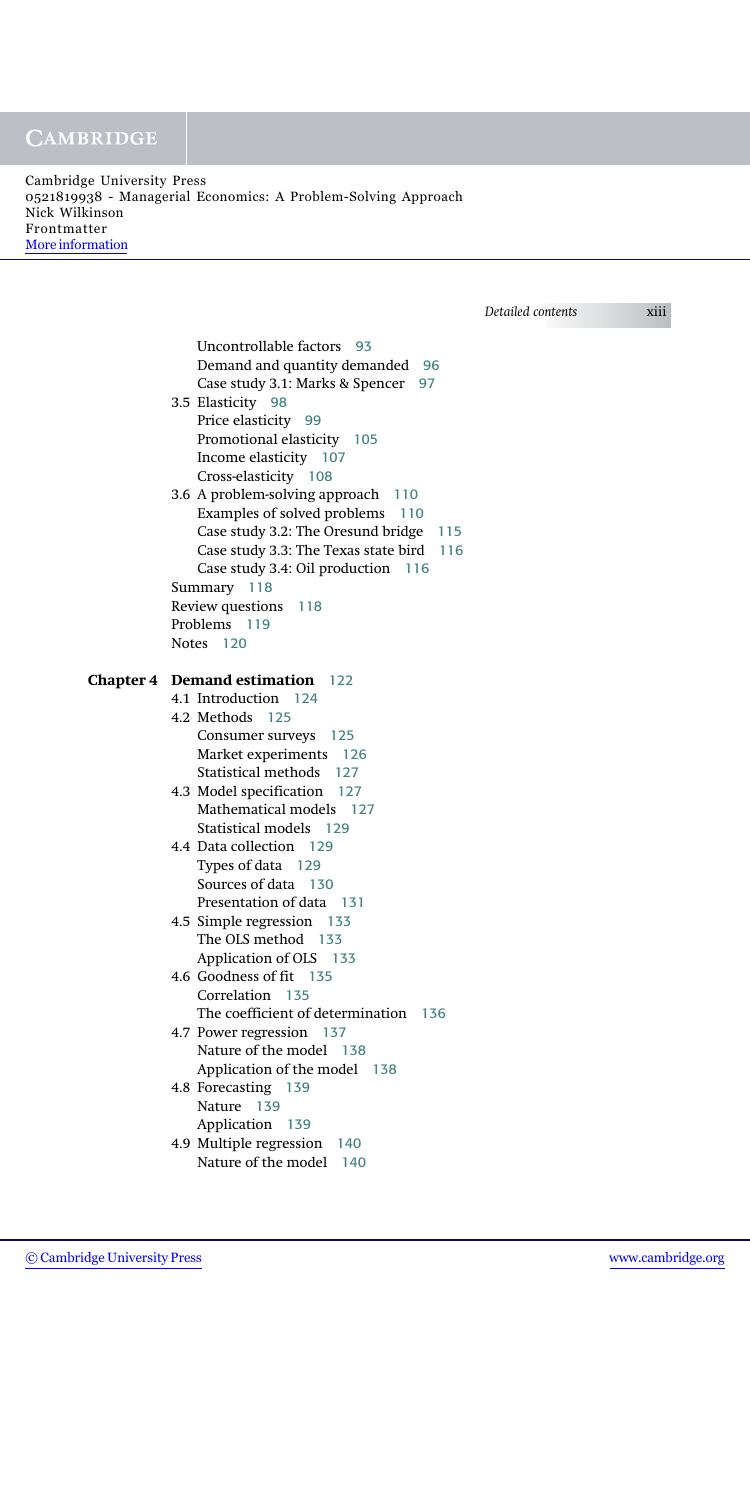xiv DETAILED CONTENTS

Advantages of multiple regression 141 Dummy variables\* 142 Mathematical forms\* 143 Interpretation of the model results\* 144 Selecting the best model\* 148 Case study 4.1: The demand for coffee 149 4.10 Implications of empirical studies 150 The price–quality relationship 150 Lack of importance of price 150 Dynamic relationships 151 4.11 A problem-solving approach 151 Examples of solved problems 152 Case study 4.2: Determinants of car prices 155 Case study 4.3: The Sports Connection\* 155 Appendix A: Statistical inference\* 157 Nature of inference in the OLS model 157 Assumptions 157 Calculations for statistical inference 159 Consequences of assumptions 160 Estimation 162 Hypothesis testing 162 Confidence intervals for forecasts 163 Appendix B: Problems of the OLS model\* 165 Specification error 165 The identification problem 165 Violation of assumptions regarding the error term 166 Multicollinearity 168 Summary 169 Review questions 169 Problems 170 Notes 171

#### PART III PRODUCTION AND COST ANALYSIS 175

### Chapter 5 Production theory 175 5.1 Introduction 176 5.2 Basic terms and definitions 177 Factors of production 177 Production functions 178 Fixed factors 179 Variable factors 179 The short run 180 The long run 180 Scale 180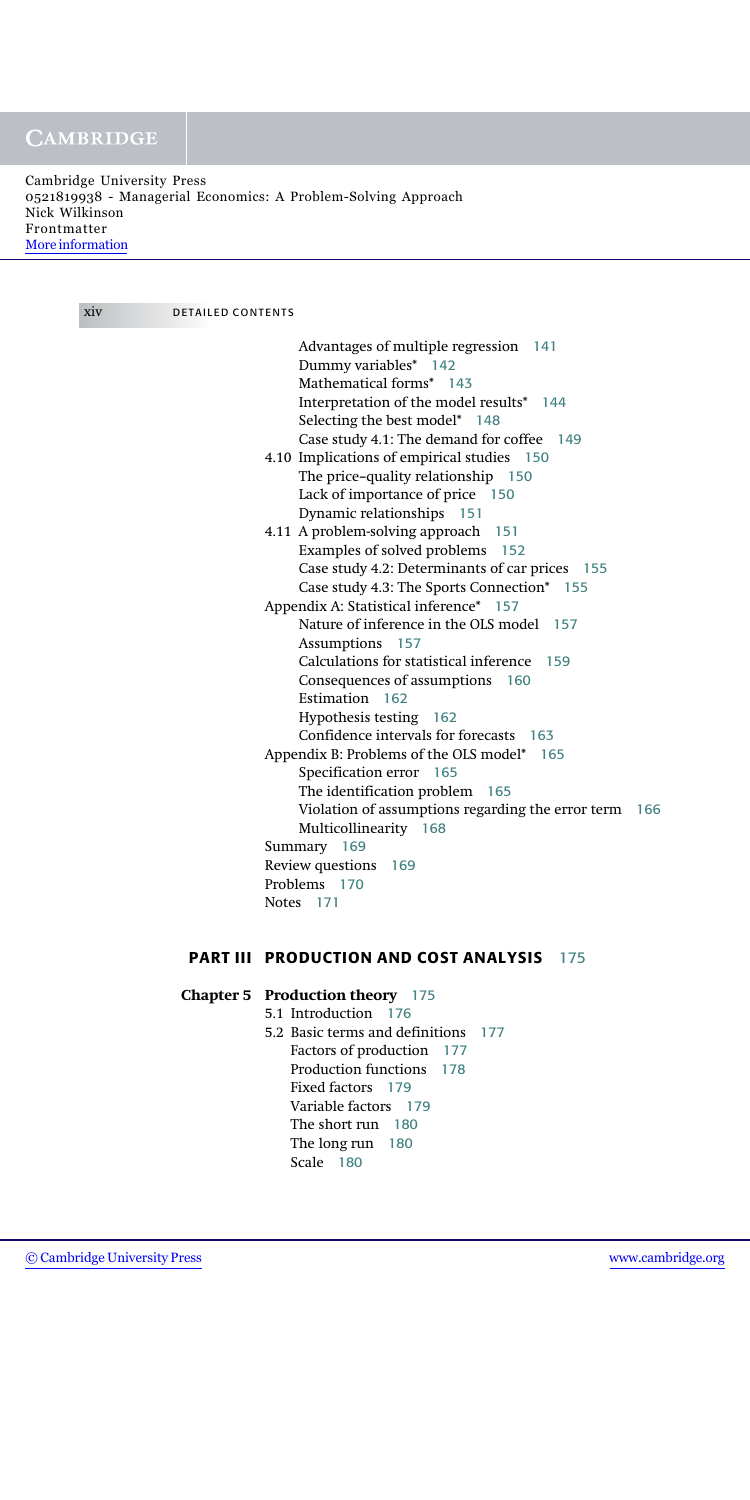Detailed contents xv

| Efficiency 181                                             |
|------------------------------------------------------------|
| Input-output tables 181                                    |
| 5.3 The short run 182                                      |
| Production functions and marginal product 182              |
| Derivation of the short-run input-output table<br>183      |
| Increasing and diminishing returns 185                     |
| Relationships between total, marginal and average          |
| product 186                                                |
| Determining the optimal use of the variable input<br>188   |
| Case study 5.1: Microsoft - increasing or diminishing      |
| returns? 191                                               |
| Case study 5.2: State spending<br>-192                     |
| 5.4 The long run 193                                       |
| Isoquants 193                                              |
| The marginal rate of technical substitution 194            |
| Returns to scale 194                                       |
| Determining the optimal combination of inputs 198          |
| 5.5 A problem-solving approach 203                         |
| Planning 203                                               |
| Marginal analysis 203                                      |
| Example of a solved problem<br>204                         |
| Evaluating trade-offs 205                                  |
| Example of a solved problem<br>206                         |
| Case study 5.3: Factor Substitution in the National Health |
| Service 207                                                |
| Summary 208                                                |
| Review questions 209<br>Problems 210                       |
| Notes 211                                                  |
|                                                            |
| <b>Chapter 6 Cost theory 212</b>                           |
| 6.1 Introduction 213                                       |
| Importance of costs for decision-making 213                |
| <b>Explicit and implicit costs</b><br>214                  |
| Historical and current costs 214                           |
| Sunk and incremental costs<br>215                          |
| Private and social costs<br>215                            |
| Relevant costs for decision-making<br>216                  |

- Case study 6.1: Brewster Roofing 216
- Summary of cost concepts 216 6.2 Short-run cost behaviour 217 Classification of costs 217 Types of unit cost 217 Derivation of cost functions from production functions 218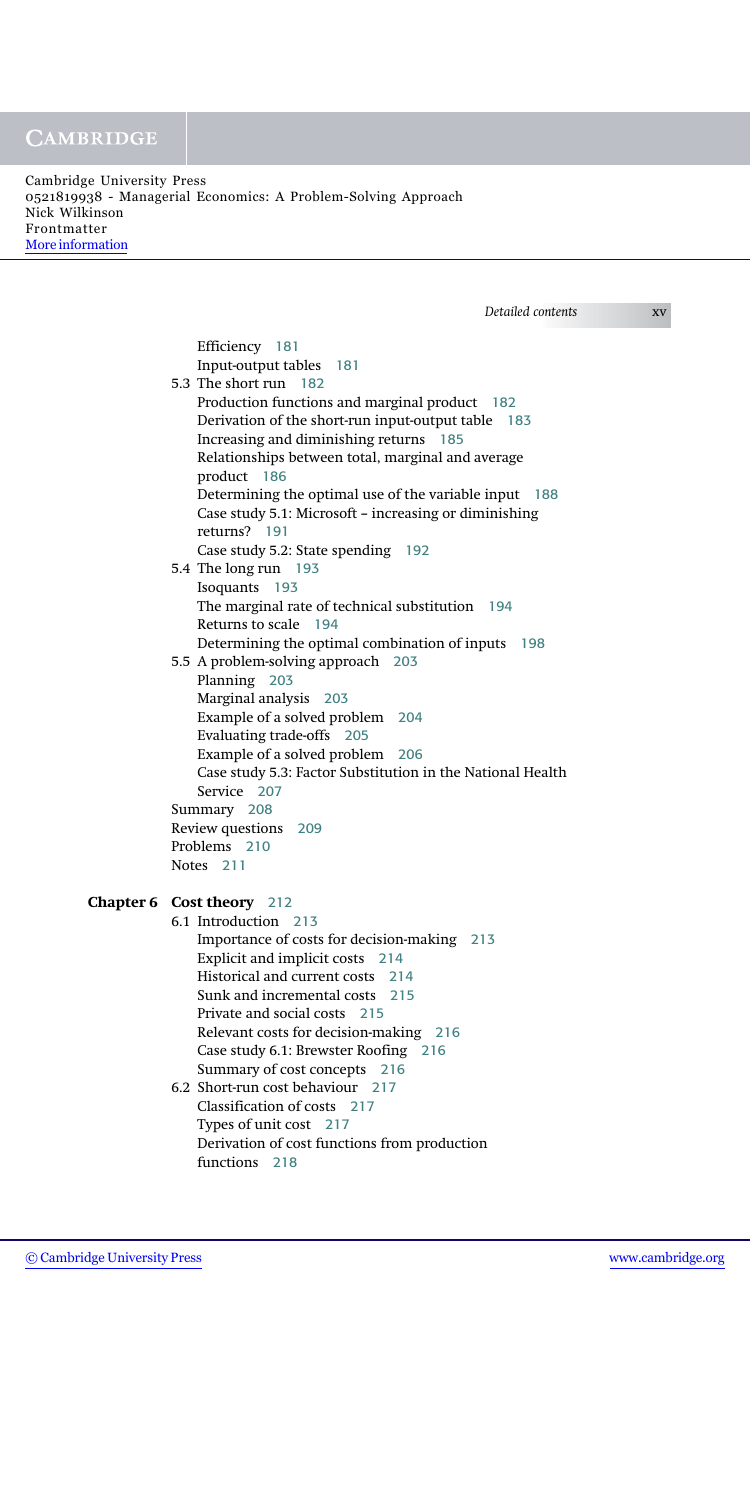Factors determining relationships with output 220 Efficiency 223 Changes in input prices 223 Different forms of cost function 223 6.3 Long-run cost behaviour 226 Derivation of cost functions from production functions\* 226 Economies of scale 227 Diseconomies of scale 229 Economies of scope 230 Relationships between short- and long-run cost curves 231 Strategy implications 234 6.4 The learning curve 235 6.5 Cost–volume–profit analysis 236 Purpose and assumptions 236 Break-even output 238 Profit contribution 238 Operating leverage\* 239 Limitations of CVP analysis 239 6.6 A problem-solving approach 240 Examples of solved problems 241 Case study 6.2: Converting to LPG – is it worth it? 245 Case study 6.3: Rescuing Nissan 245 Case study 6.4: Earls Court Gym 246 Summary 250 Review questions 250 Problems 251 Notes 253 **Chapter 7 Cost estimation** 254 7.1 Introduction 255 Importance of cost estimation for decision-making 255 Types of cost scenario 256 Methodology 256 7.2 Short-run cost estimation 259 Types of empirical study 260 Problems in short-run cost estimation 260 Different forms of cost function, interpretation and selection 263 Implications of empirical studies 265 7.3 Long-run cost estimation 265 Types of empirical study 266 Problems in long-run cost estimation 266 Different forms of cost function 268 xvi DETAILED CONTENTS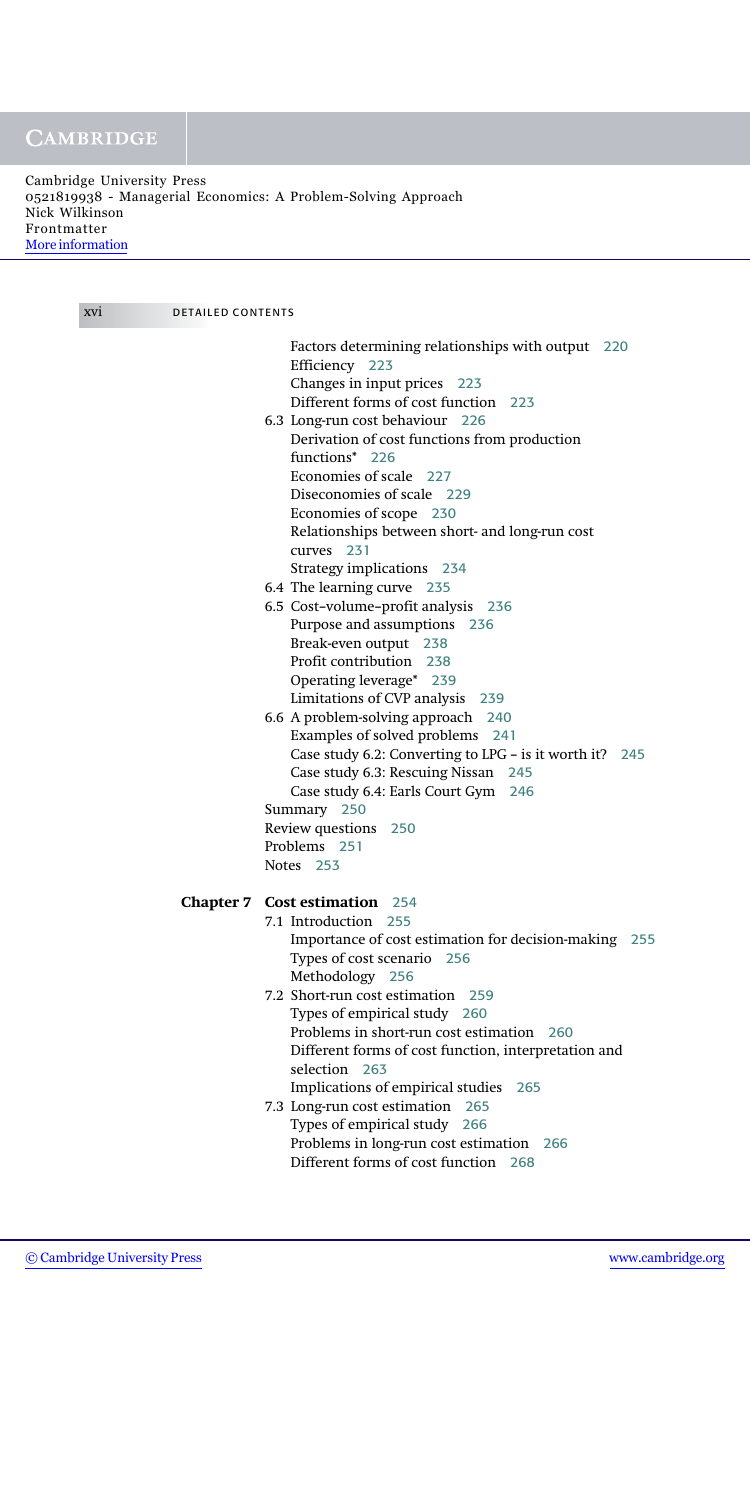### **CAMBRIDGE**

Cambridge University Press 0521819938 - Managerial Economics: A Problem-Solving Approach Nick Wilkinson Frontmatter [More information](http://www.cambridge.org/0521819938)

Detailed contents xvii

Implications of empirical studies 268 Case study 7.1: Banking 270 7.4 The learning curve 271 Types of specification 271 Case study 7.2: Airlines 272 Case study 7.3: Electricity generation 273 Application of the learning curve 275 Example of a solved problem 275 Implications of empirical studies 276 7.5 A problem-solving approach 277 Examples of solved problems 278 Summary 280 Review questions 280 Problems 281 Notes 282

### PART IV: STRATEGY ANALYSIS 285

| <b>Chapter 8 Market structure and pricing 287</b>    |
|------------------------------------------------------|
| 8.1 Introduction 288                                 |
| Characteristics of markets 289                       |
| Types of market structure 289                        |
| Relationships between structure, conduct and         |
| performance 290                                      |
| Methodology 291                                      |
| 8.2 Perfect competition 291                          |
| Conditions 291                                       |
| Demand and supply 292                                |
| Graphical analysis of equilibrium<br>293             |
| Algebraic analysis of equilibrium<br>296             |
| Adjustment to changes in demand<br>297               |
| 8.3 Monopoly 300                                     |
| Conditions 300                                       |
| Barriers to entry and exit 300                       |
| Graphical analysis of equilibrium 304                |
| Algebraic analysis of equilibrium<br>305             |
| Pricing and price elasticity of demand 306           |
| Comparison of monopoly with perfect competition 309  |
| Case study 8.1: Electricity generation 311           |
| 8.4 Monopolistic competition 313                     |
| Conditions 313                                       |
| Graphical analysis of equilibrium 313                |
| Algebraic analysis of equilibrium 314                |
| Comparison with perfect competition and monopoly 316 |
|                                                      |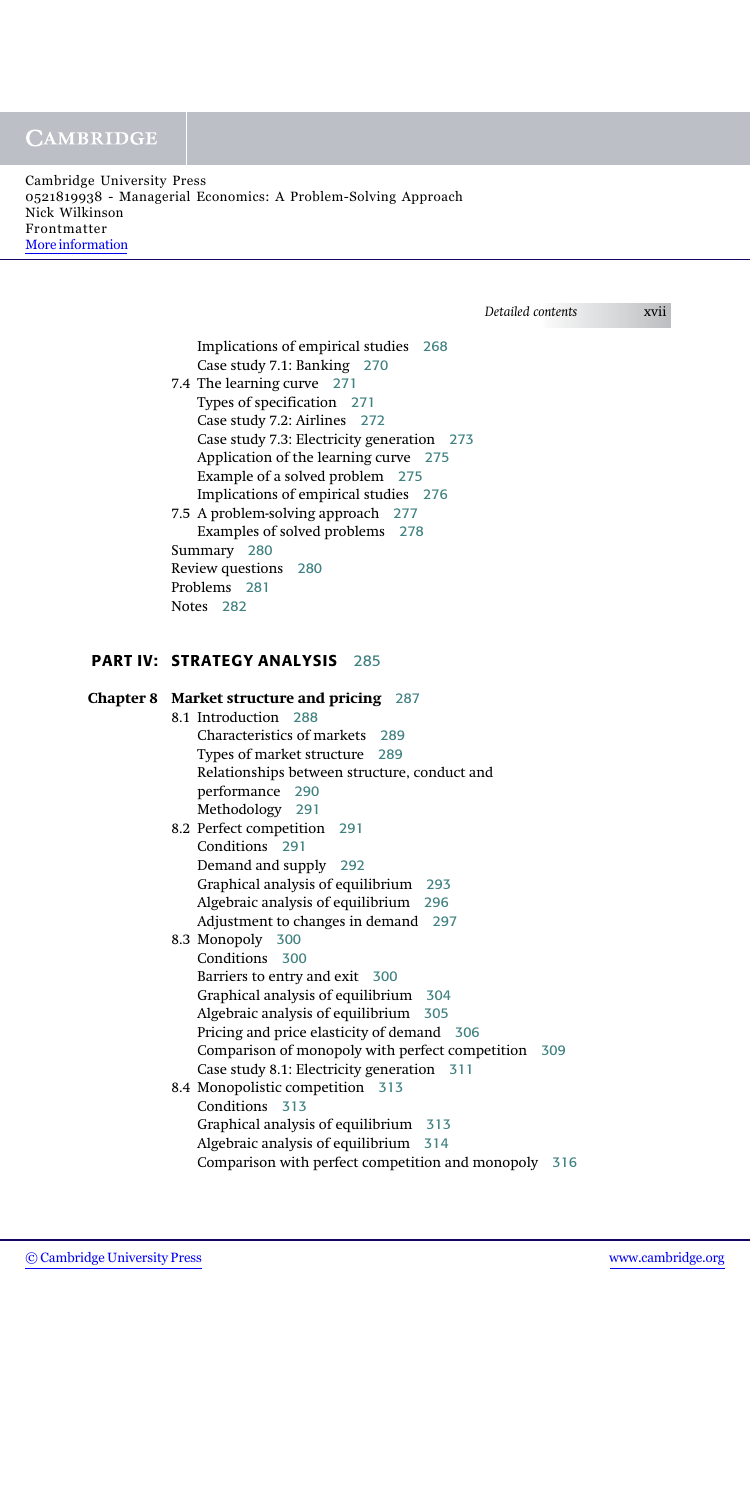> Comparison with oligopoly 316 Case study 8.2: Price cuts for medicines 317 8.5 Oligopoly 318 Conditions 318 The kinked demand curve model 319 Collusion and cartels 321 Price leadership 324 Case study 8.3: Mobile phone networks 324 Case study 8.4: Private school fees 325 8.6 A problem-solving approach 327 Summary 328 Review questions 328 Problems 329 Notes 330 Chapter 9 Game theory 331 9.1 Introduction 332 Nature and scope of game theory 333 Elements of a game 333 Types of game 336 9.2 Static games 338 Equilibrium 338 Oligopoly models 340 Property rights\* 349 Nash bargaining 351 Case study 9.1: Experiments testing the Cournot equilibrium 352 9.3 Dynamic games 353 Equilibrium 353 Strategic moves and commitment 355 Stackelberg oligopoly 358 Case study 9.2: Monetary policy in Thailand 361 9.4 Games with uncertain outcomes\* 361 Mixed strategies 362 Moral hazard and pay incentives 365 Moral hazard and efficiency wages 367 9.5 Repeated games\* 370 Infinitely repeated games 370 Finitely repeated games 375 9.6 Limitations of game theory 375 Case study 9.3: Credible commitments 376 9.7 A problem-solving approach 378 Summary 378 Review questions 379 Problems 379 Notes 380 xviii DETAILED CONTENTS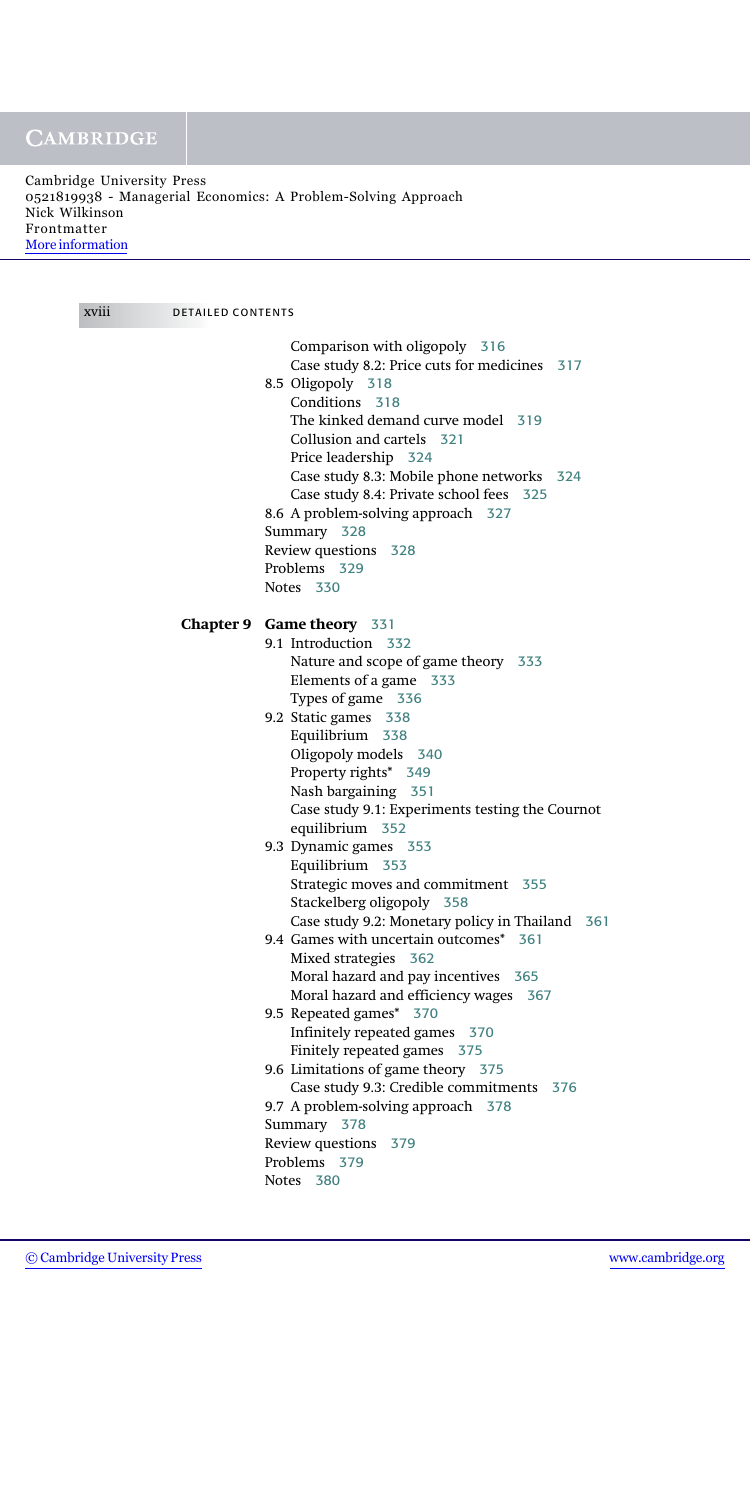Detailed contents xix

| <b>Chapter 10 Pricing strategy</b> 382                     |
|------------------------------------------------------------|
| 10.1 Introduction 384                                      |
| 10.2 Competitive advantage 385                             |
| Nature of competitive advantage 385                        |
| Value creation 385                                         |
| Case study 10.1: Mobile phones - Nokia 388                 |
| 10.3 Market positioning, segmentation and targeting<br>389 |
| Cost advantage 390                                         |
| Benefit advantage 390                                      |
| Competitive advantage, price elasticity and pricing        |
| strategy 391                                               |
| Segmentation and targeting 392                             |
| Role of pricing in managerial decision-making<br>394       |
| Case study 10.2: Handheld Computers - Palm 394             |
| 10.4 Price discrimination 396                              |
| Definition and conditions 396                              |
| Types of price discrimination 397                          |
| Price discrimination in the European Union 399             |
| Analysis 401                                               |
| Example of a solved problem 401                            |
| Case study 10.3: Airlines 403                              |
| 10.5 Multiproduct pricing 405                              |
| Context 405                                                |
|                                                            |
| Demand interrelationships 406                              |
| Production interrelationships 407                          |
| Joint products 407                                         |
| Example of a solved problem<br>408                         |
| 10.6 Transfer pricing 411                                  |
| Context 411                                                |
| Products with no external market 412                       |
| Example of a solved problem 412                            |
| Products with perfectly competitive external               |
| markets 415                                                |
| Products with imperfectly competitive external             |
| markets<br>415                                             |
| 10.7 Pricing and the marketing mix* 416                    |
| An approach to marketing mix optimization<br>416           |
| The constant elasticity model 417                          |
| Complex marketing mix interactions<br>420                  |
| 10.8 Dynamic aspects of pricing 421                        |
| Significance of the product life-cycle<br>421              |
| Early stages of the product life-cycle<br>421              |
| Later stages of the product life-cycle<br>422              |
| 10.9 Other pricing strategies<br>422                       |
| Perceived quality 423                                      |
| Perceived price 423                                        |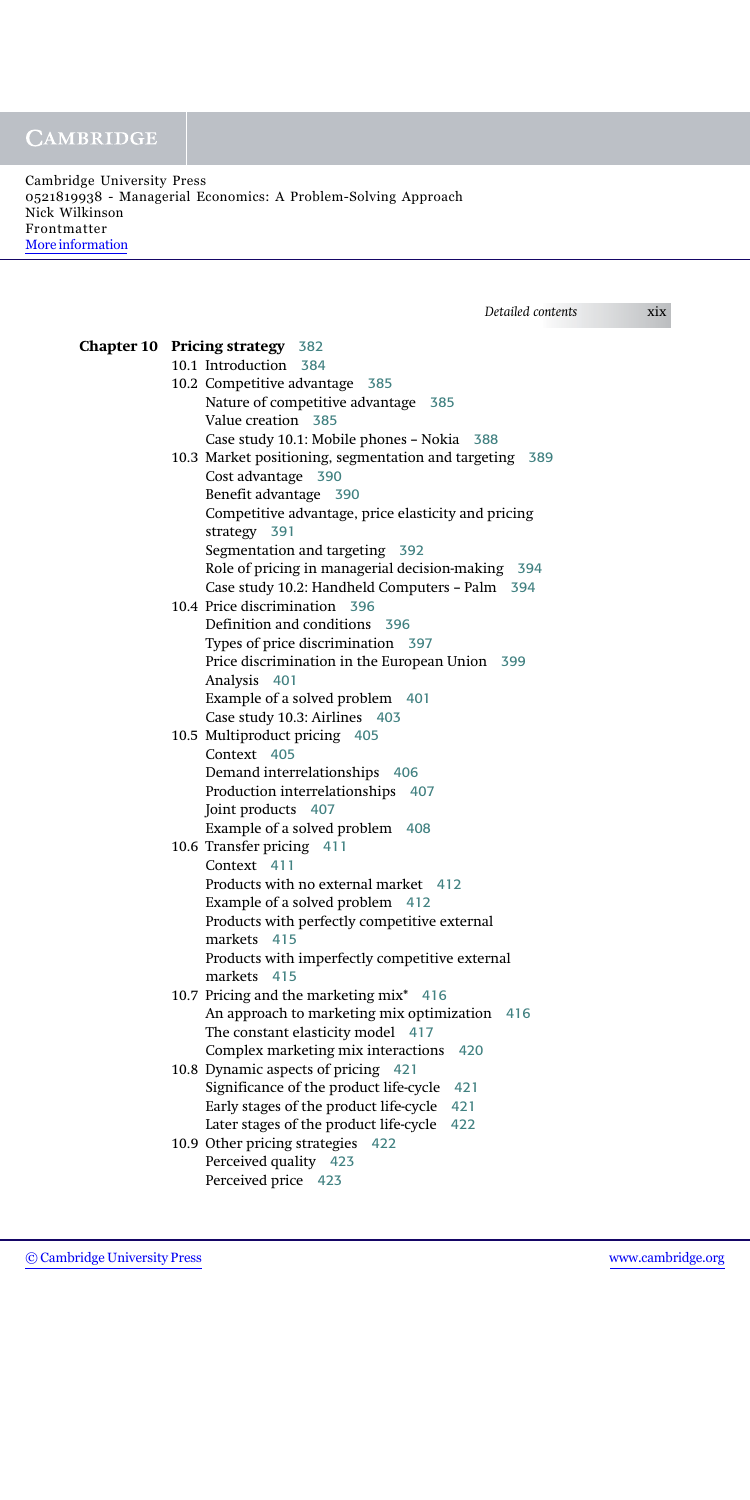The price-quality relationship 423 Perceived value 424 Summary 424 Review questions 426 Problems 426 Notes 428 Chapter 11 Investment analysis 430 11.1 Introduction 431 The nature and significance of capital budgeting 431 Types of capital expenditure 432 A simple model of the capital budgeting process 434 11.2 Cash flow analysis 434 Identification of cash flows 435 Measurement of cash flows 435 Example of a solved problem 435 Case study 11.1: Investing in a corporate fitness programme 439 11.3 Risk analysis 439 Nature of risk in capital budgeting 439 Measurement of risk 440 11.4 Cost of capital 445 Nature and components 445 Cost of debt 446 Cost of equity 447 Weighted average cost of capital 449 11.5 Evaluation criteria 450 Net present value 450 Internal rate of return 451 Comparison of net present value and internal rate of return 452 Other criteria 452 Decision-making under risk 454 Example of a solved problem 455 Decision-making under uncertainty 458 11.6 The optimal capital budget 459 The investment opportunity (IO) schedule 460 The marginal cost of capital (MCC) schedule 460 Equilibrium of IO and MCC 462 11.7 A problem-solving approach 462 Case study 11.2: Under-investment in transportation infrastructure 462 Case study 11.3: Over-investment in fibre optics 463 Summary 465 Review questions 466 xx DETAILED CONTENTS